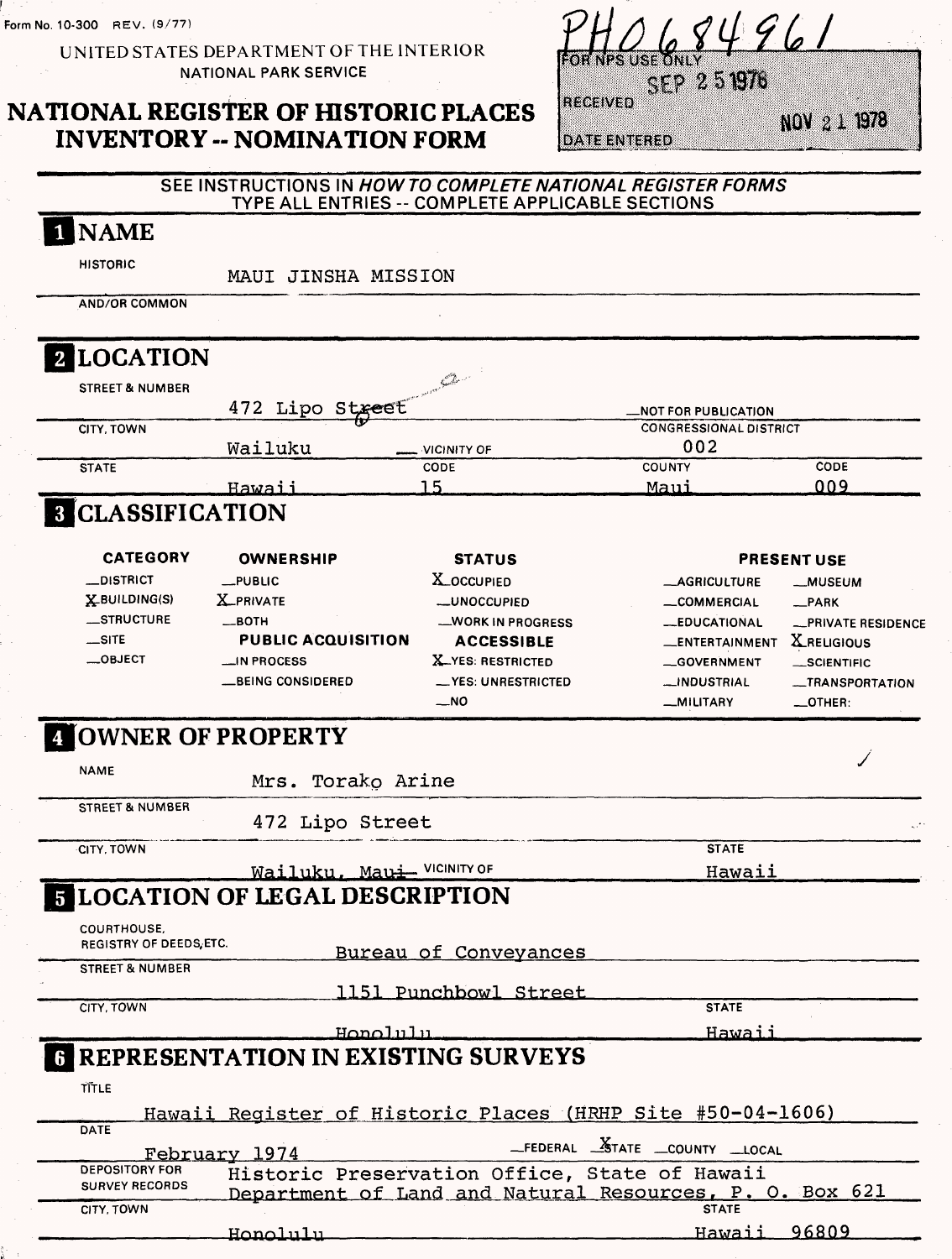# **ZDESCRIPTION**

| <b>CONDITION</b>                    |                                  | <b>CHECK ONE</b>               | <b>CHECK ONE</b>                                   |
|-------------------------------------|----------------------------------|--------------------------------|----------------------------------------------------|
| <b>X_EXCELLENT</b><br>$\equiv$ GOOD | <b>__DETERIORATED</b><br>__RUINS | <b>X_UNALTERED</b><br>_ALTERED | _ORIGINAL SITE<br>1953<br>DATF<br>$^{\circ}$ MOVED |
| _FAIR                               | <b>LUNEXPOSED</b>                |                                |                                                    |

DESCRIBE THE PRESENT AND ORIGINAL (IF KNOWN) PHYSICAL APPEARANCE

The Maui Jinsha Mission Temple is an excellent example of the Shinto style of Japanese temple architecture. The main temple and shrine are located on a large square, level lot with open lawns and trees which are all neatly landscaped. In the rear is a small residence. The shrine is<br>approached from the street through a torii gate. Entrance shrines flank approached from the street through a torii gate. the wide paved walk which leads to the elaborate main entrance steps and south side of the main building. The west elevation exhibits the sloping<br>roof line. The hip roof with ventilated gables (Shikoro-irimova) is The hip roof with ventilated gables (Shikoro-irimoya) is<br>Intingles and has an ornamental ridgepole. The main building covered with shingles and has an ornamental ridgepole. is approximately 60 by 30 feet and is connected to a smaller shrine in the rear. The sacred shrine in the back (east end) is approximately 10 by 15 feet with a high flight of entrance steps. An open verandah extends across the front and leads to the shrine. The structure is all wood with exposed beams and rafters all in a natural wood finish, with carved decorations and ornamental painted plaques in the Japanese style. Carved lintels and brackets add a decorative touch to the structure as well as carved bargeboard pieces.

The main floor is raised on wood posts and continues in a series of as-<br>cending platforms and steps to the shrine at the extreme east end. This cending platforms and steps to the shrine at the extreme east end. shrine is elevated approximately 10 feet above the grade. A sheathing of horizontal siding scored to represent stone conceals the foundation posts. Narrow verandah areas are located on two sides of the smaller shrine.

This shrine is highly decorated with carved and painted ornaments applied and has a carved gable roof with an ornamental ridgepole and Katsuogi-<br>Chigi in the Shinto-style of Japanese temple architecture. This shrine is Chigi in the Shinto-style of Japanese temple architecture. built in the style of Shinto shrines in the Nagata style. In comparison to other Shinto building styles, this particular building type is marked by the curved roof line and shorter chigi. The plan of the shrine is rectangular.

A detailed description of the exterior is as follows:

Foundation: Wood posts on concrete blocks

Wall Construction: Wood, single-wall; vertical planks

Structural System: Post and beam system

- Porches and Stoops: Wood verandah across front side; elaborate entrance porch; shed roof; decorated beams and brackets
- Openings: Doors: Japanese shoji (Panel and lattice) Windwos: Shoji and wood sashes
- Roof: Shape and Covering: Hip roofs with curved up overhanging eaves; Main peak is raised gable with decorated bargeboard and ridge; shed roof over shrine stairs; gable roof over raised shrine with decorated bargeboard ridge. All shingle on wood frames.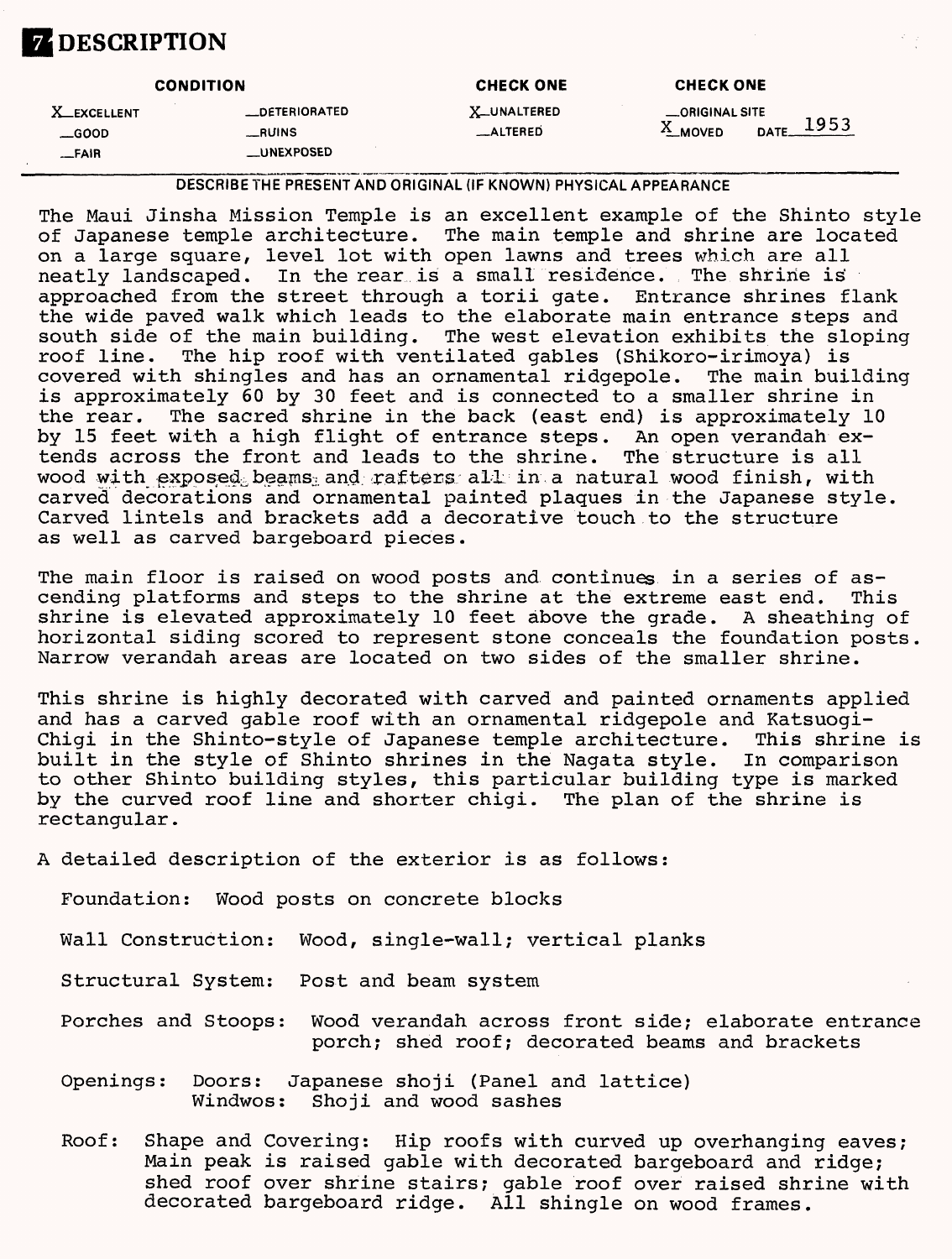## **1 SIGNIFICANCE**

| <b>PERIOD</b>                       |                                                 | AREAS OF SIGNIFICANCE -- CHECK AND JUSTIFY BELOW |                                     |                                                          |
|-------------------------------------|-------------------------------------------------|--------------------------------------------------|-------------------------------------|----------------------------------------------------------|
| <b>_PREHISTORIC</b><br>$-1400-1499$ | _ARCHEOLOGY-PREHISTORIC<br>_ARCHEOLOGY-HISTORIC | COMMUNITY PLANNING<br><b>CONSERVATION</b>        | LANDSCAPE ARCHITECTURE<br>$-LAW$    | <b>X</b> RELIGION<br>$\_$ SCIENCE                        |
| $-1500-1599$                        | <b>_AGRICULTURE</b>                             | __ECONOMICS                                      | __LITERATURE                        | __SCULPTURE                                              |
| $-1600-1699$<br>$-1700-1799$        | <b>XARCHITECTURE</b><br>$\_ART$                 | $\_EDUCATION$<br><b>LENGINEERING</b>             | _MILITARY<br>_MUSIC                 | _SOCIAL/HUMANITARIAN<br>$\overline{\phantom{0}}$ THEATER |
| $-1800 - 1899$<br>$X_{.1900}$       | _COMMERCE<br>COMMUNICATIONS                     | <b>LEXPLORATION/SETTLEMENT</b><br><b>MDUSTRY</b> | -PHILOSOPHY<br>_POLITICS/GOVERNMENT | _TRANSPORTATION<br><b>X_OTHER (SPECIFY)</b>              |
|                                     |                                                 | $\Box$ INVENTION                                 |                                     | Historical                                               |

| PECIFIC DATES 1915 built; 1953 moved BUILDER/ARCHITECT Seichi Tomokiyo, shrine<br>Ichitaro Takata, hall |  |  |  |  |
|---------------------------------------------------------------------------------------------------------|--|--|--|--|
|                                                                                                         |  |  |  |  |

#### **STATEMENT OF SIGNIFICANCE**

The Maui Jinsha Mission Temple is significant based on a combination of its architectural, religious, and historical interest. It is one of the few remaining older Shinto shrines in the State and is the only major Shinto shrine on Maui. Maui Jinsha is at least one of the best, if not the best, examples of traditional Shinto building style and form, and still is in use and in excellent condition. It reflects important aspects of the religious and cultural history of Japanese in Hawaii.

#### Religion/Cultural;

Shinto, a name derived from Chinese words, means "The Way of the Gods." It is the religion of ancient Japan, and an amalgam of beliefs and practices involving nature and ancestor worship. In Shinto mythology, Amaterasu Omi Kami, the Sun Goddess, known as the founder of Japan, also established the Imperial family. State Shinto, however, was not established until 1882. The Japanese Government, about 1930, required the registration of all religions, and recognized thirteen major sects of Shinto. This arbitrary and restrictive classification was stopped in 1945, although registration continued.

Immigrant Japanese undoubtedly brought Shinto concepts and religious articles with them to Hawaii, and the first Shinto Shrine was built in 1898<br>in Hilo. That there was not extensive Shinto shrine building thereafter That there was not extensive Shinto shrine building thereafter is explained by two factors, the individual worship without congregational services at Shinto shrines, and the dominance and fervor of Buddhist missionaries.

Early Japanese laborers on sugar plantations were less concerned with theology than with traditional customs and rites surrounding the practical, immediate problems of birth, marriaqe, and death. Plantation management came to realize the stabilizing influence of religion in its plantation camps, and encouraged and often subsidized sects, particularly Buddhist groups, by donating land for temples.

Shinto basically is optimistic and happy. Early Shinto used strips of cloth tied to trees around shrines to frighten away evil spirits. Today, paper strips representing or incorporating prayers, ward off evil forces. The simplicity of the religious equipment of the shrine itself centers on the mirror and round ball, traditional Shinto symbols of perfection and harmony.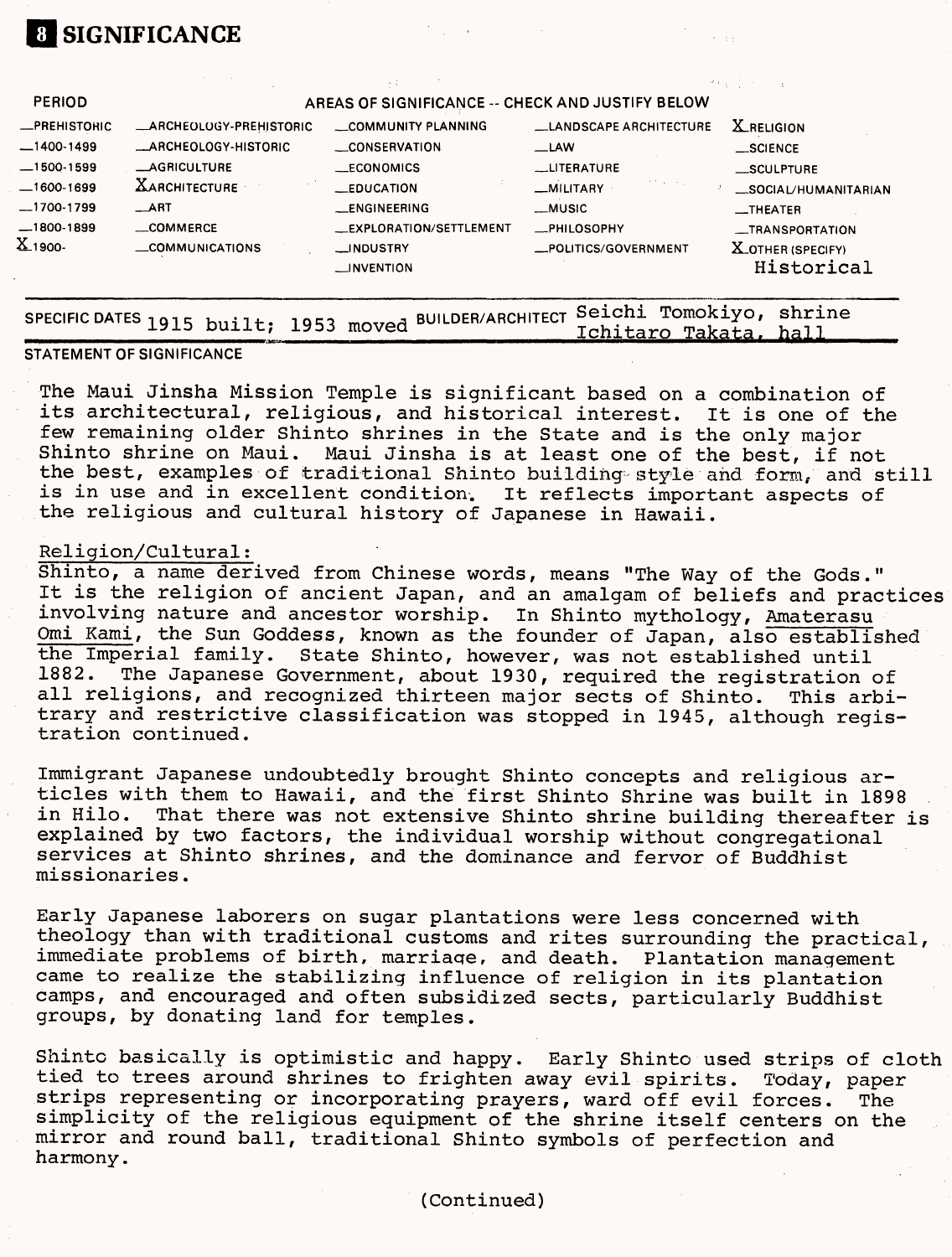# **MAJOR BIBLIOGRAPHICAL REFERENCES**

| Louise H. Hunter, Buddhists in Hawaii. Honolulu, 1971.<br>John F. Mulholland, Hawaii's Religions. Rutland, 1970.<br>Dr. James H. Okahata, Committee Chairman, A History of Japanese in Hawaii<br>Honolulu, 1971.                                                                                                                   |                                                                                    |                                             |                                     |             |
|------------------------------------------------------------------------------------------------------------------------------------------------------------------------------------------------------------------------------------------------------------------------------------------------------------------------------------|------------------------------------------------------------------------------------|---------------------------------------------|-------------------------------------|-------------|
| Mrs. Torako Arine (Interview)<br>Mr. George Arine (son of Rev. and Mrs. Arine) (Interview)                                                                                                                                                                                                                                         |                                                                                    |                                             |                                     |             |
| IOGEOGRAPHICAL DATA<br>ACREAGE OF NOMINATED PROPERTY 23,000 $sg_{\bullet}$ ft. $t^{(n+1)/n}$                                                                                                                                                                                                                                       |                                                                                    |                                             |                                     |             |
| QUADRANGLE NAME<br><b>UTM REFERENCES</b>                                                                                                                                                                                                                                                                                           |                                                                                    |                                             | QUADRANGLE SCALE                    |             |
| $A$ $0$ , $4$ $R$ $R$ $n$ $R$ $n$ $n$<br>ZONE EASTING<br>C.                                                                                                                                                                                                                                                                        | 2.3113880<br><b>NORTHING</b>                                                       | ZONE EASTING<br>D                           | <b>NORTHING</b>                     |             |
|                                                                                                                                                                                                                                                                                                                                    |                                                                                    |                                             |                                     |             |
| Gl                                                                                                                                                                                                                                                                                                                                 |                                                                                    | нI                                          |                                     |             |
| <b>VERBAL BOUNDARY DESCRIPTION</b>                                                                                                                                                                                                                                                                                                 |                                                                                    |                                             |                                     |             |
| Maui Jinsha Mission is located on Tax Map Key 3-3-1-1.                                                                                                                                                                                                                                                                             |                                                                                    |                                             |                                     |             |
|                                                                                                                                                                                                                                                                                                                                    | LIST ALL STATES AND COUNTIES FOR PROPERTIES OVERLAPPING STATE OR COUNTY BOUNDARIES |                                             |                                     |             |
| <b>STATE</b>                                                                                                                                                                                                                                                                                                                       | CODE.                                                                              | <b>COUNTY</b>                               |                                     | <b>CODE</b> |
| <b>STATE</b>                                                                                                                                                                                                                                                                                                                       | CODE                                                                               | <b>COUNTY</b>                               |                                     | <b>CODE</b> |
| <b>IT FORM PREPARED BY</b>                                                                                                                                                                                                                                                                                                         |                                                                                    |                                             |                                     |             |
| NAME / TITLE                                                                                                                                                                                                                                                                                                                       |                                                                                    |                                             |                                     |             |
| George M. Arine, Investigator<br><b>ORGANIZATION</b>                                                                                                                                                                                                                                                                               |                                                                                    |                                             | <u>July 14, 1978</u><br>DATE        |             |
| State Dept. Requlatory Agencies, Prof. & Voc. Licensing Div.<br><b>STREET &amp; NUMBER</b>                                                                                                                                                                                                                                         |                                                                                    |                                             | <u>548–4338</u><br><b>TELEPHONE</b> |             |
| 1722 Noelani Street                                                                                                                                                                                                                                                                                                                |                                                                                    |                                             | 456-9235                            |             |
| CITY OR TOWN<br>Pearl City                                                                                                                                                                                                                                                                                                         |                                                                                    |                                             | <b>STATE</b><br><u>Hawaii</u>       |             |
| <b>ØSTATE HISTORIC PRESERVATION OFFICER CERTIFICATION</b>                                                                                                                                                                                                                                                                          |                                                                                    |                                             |                                     |             |
|                                                                                                                                                                                                                                                                                                                                    | THE EVALUATED SIGNIFICANCE OF THIS PROPERTY WITHIN THE STATE IS:                   |                                             |                                     |             |
| NATIONAL__                                                                                                                                                                                                                                                                                                                         |                                                                                    | STATE                                       | LOCAL $X$                           |             |
| As the designated State Historic Preservation Officer for the National Historic Preservation Act of 1966 (Public Law 89-665), I<br>hereby nominate this property for inclusion in the National Register and certify that it has been evaluated according to the<br>criteria and procedures set forth by the National Park Service. |                                                                                    |                                             |                                     |             |
| STATE HISTORIC PRESERVATION OFFICER SIGNATURE                                                                                                                                                                                                                                                                                      |                                                                                    |                                             |                                     |             |
| <b>TITLE</b>                                                                                                                                                                                                                                                                                                                       | <i>SHPO</i>                                                                        |                                             | <b>DATE</b>                         |             |
| 39RNE-ZESERINN<br><b><i>VHEREBY CERTIFY THAT THIS</i></b>                                                                                                                                                                                                                                                                          |                                                                                    | OPERTY IS INCLUDED IN THE NATIONAL REGISTER |                                     |             |
|                                                                                                                                                                                                                                                                                                                                    |                                                                                    |                                             | oane                                |             |
| .8817.18                                                                                                                                                                                                                                                                                                                           |                                                                                    |                                             | DAIE                                |             |
| te: Ha atolat : la de Konten (9).                                                                                                                                                                                                                                                                                                  |                                                                                    |                                             |                                     |             |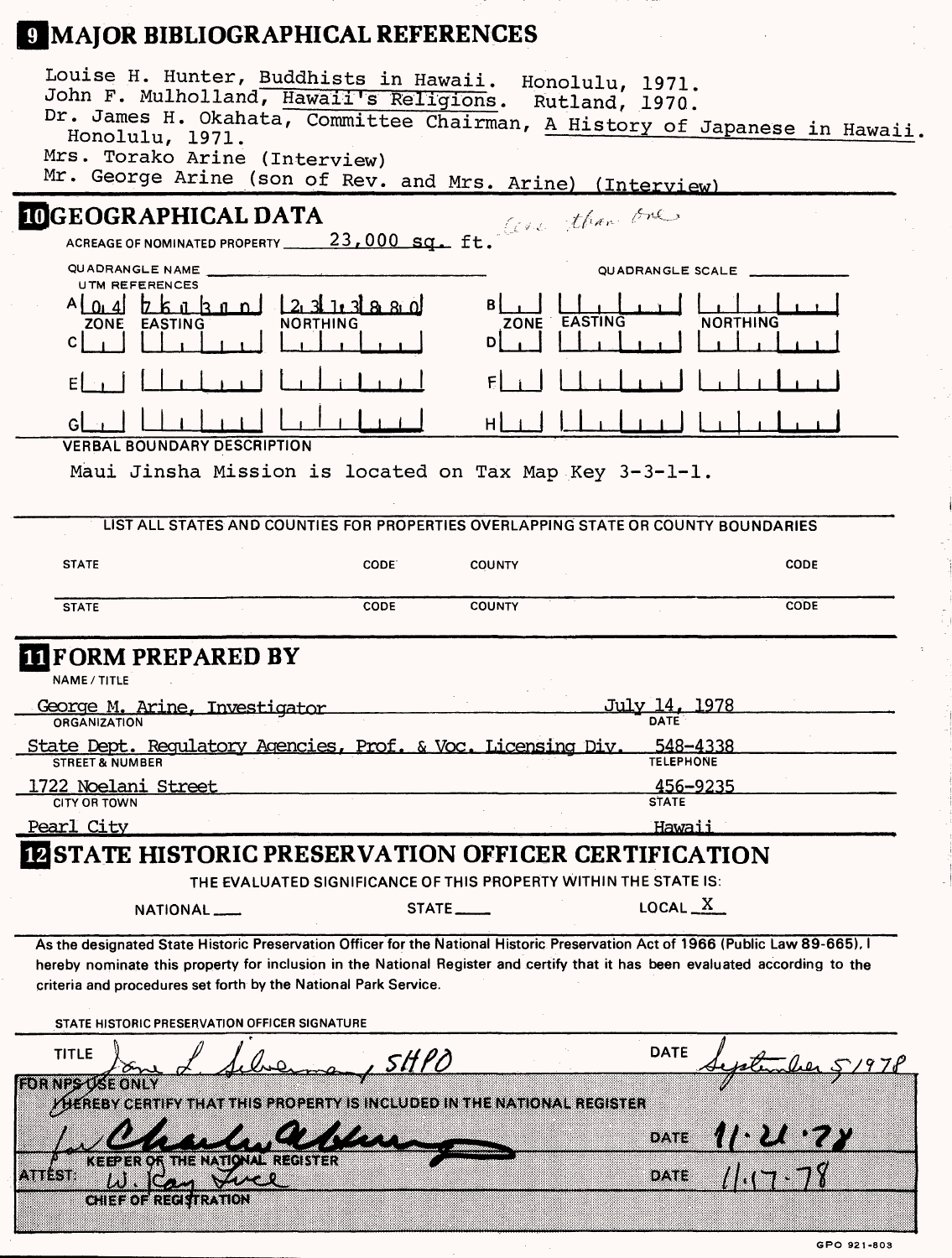#### **UNITED STATES DEPARTMENT OF THE INTERIOR NATIONAL PARK SERVICE**

## **NATIONAL REGISTER OF HISTORIC PLACES INVENTORY -- NOMINATION FORM**



**CONTINUATION SHEET ITEM NUMBER** 7 PAGE  $\mathbf{1}$ 

A detailed description of the interior is as follows:

Floor Plan: See sketch

Stairways: Broad wood ceremonial stairway leading from nave to high central altar, with wide landing one-fourth way up.

Flooring: Wood plank on joists, with tatami (reed) mats.

Wall and Ceiling Finish: Wall: Vertical wood plank. Wood plank and mats.

Decorative Features and Trim: Wood trim, carved decorations; elaborate shrine in Shinto style.

Notable Hardware: None

Lighting: Japanese-style lanterns (electric)

DEFINITION OF JAPANESE ARCHITECTURAL TERMS;

Katsuogi: Tapered wood cylinders placed across the ridge of Shinto shrine buildings

Chigi: The continuation of the crossed gable-end boards which form a V-shape projection >above the ridge on a Shinto shrine building

Torii: Entrance gate to Shinto shrines

Shoji: Sliding partition doors made of latticework wood frame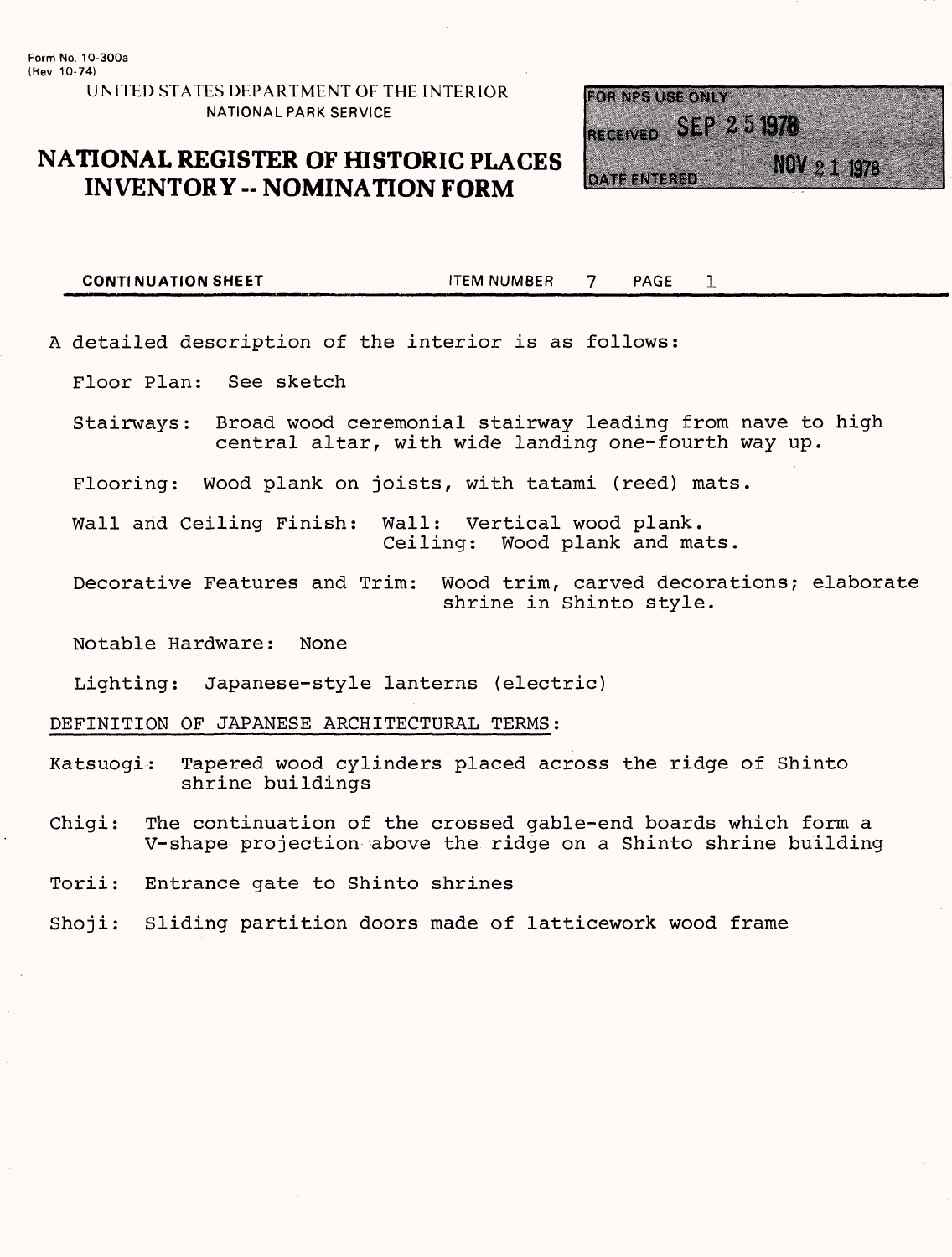#### **UNITED STATES DEPARTMENT OF THE INTERIOR NATIONAL PARK SERVICE**

### **NATIONAL REGISTER OF HISTORIC PLACES INVENTORY -- NOMINATION FORM**



**CONTINUATION SHEET ITEM NUMBER R** PAGE

 $\mathbf{1}$ 

#### History/Architecture;

Maui Jinsha was built in the era of Emperor Taisho to commemorate the second anniversary of the Taisho period in Japan. The first minister was<br>Masaho Matsumura, who came to Maui from Kona, Hawaii. Through his ideas, Masaho Matsumura, who came to Maui from Kona, Hawaii. the Maui Jinsha was built. Land in Kahului, where Maui is presently located, was leased in 1914 from Hawaiian Commercial & Sugar Company for 99 years. Funds were donated by the people of Maui, and the large panel painting which hangs over the entrance of the shrine's main hall depicts "The Thousand Horses," the 1,000 people who each gave \$1.00 toward building the shrine.

Actual construction began in October, 1915, under head carpenter Seichi Tomokiyo, a master from Japan. The small shrine section was built first, followed by the larger ceremonial hall, completed under the direction of master carpenter Ichitaro Takata, also from Japan. The major portions of both, in the traditional manner, were built without the use of nails or paint.

Reverend Matsumura remained on Maui until 1936, when he returned to Japan. Reverend Hatsuhiko Koakutsu from Ise Shrine, Japan, the ancestral shrine of Maui Jinsha, was the next minister, followed in November 1941, by Reverend Masao Arine. Following his death in February, 1972, his widow, Mrs. Torako Arine, has cared for the shrine.

Maui Jinsha was at its Kahului location until 1953 when, due to its alien property status, it was moved to its present Wailuku location on property owned in fee by the church. The shrine itself was transported intact, and lifted into place by a crane. The main hall was taken apart and again assembled piece by piece at its present Wailuku location on property of a locally-hired master carpenter. The work was found to be extremely difficult.

The distictive entrance structure of Shinto shrine is called a torii, usually described as a gateway or mystical gateway. Nearby is a washbasin where the physical act of washing one's hands and rinsing one's mouth symbolizes spiritual cleansing in preparation of entering the church. A worshipper may -ring the bell, clap reverently, perhaps make an offering, conclude his prayers, and leave. Church members worship in their own way at the time of their choosing, although more commonly in Hawaii than in Japan, the minister in charge may conduct brief services.